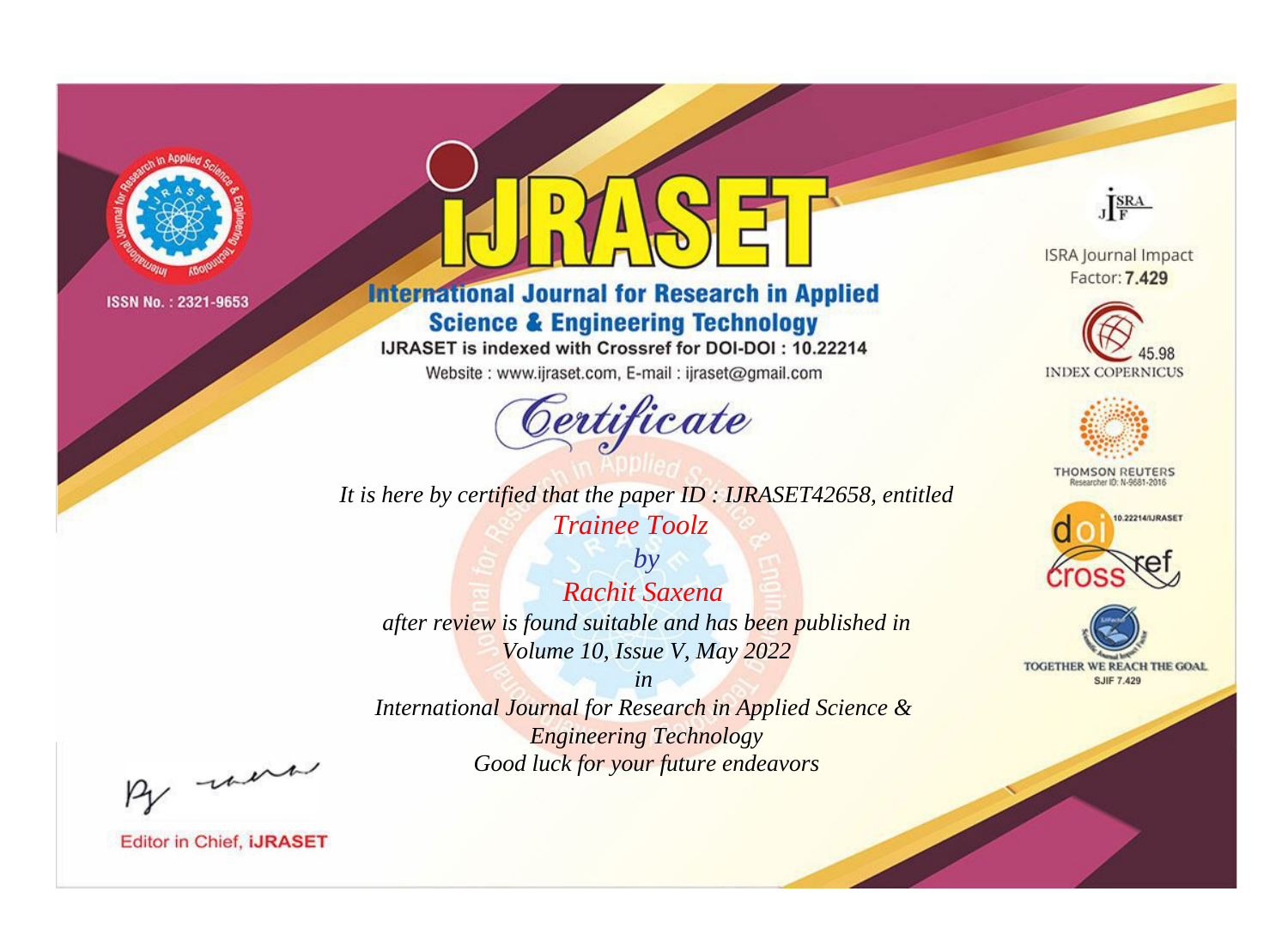

# **International Journal for Research in Applied Science & Engineering Technology**

IJRASET is indexed with Crossref for DOI-DOI: 10.22214

Website: www.ijraset.com, E-mail: ijraset@gmail.com



It is here by certified that the paper ID: IJRASET42658, entitled **Trainee Toolz** 

 $by$ **Sarthak Gupta** after review is found suitable and has been published in Volume 10, Issue V, May 2022

 $in$ International Journal for Research in Applied Science & **Engineering Technology** Good luck for your future endeavors



**ISRA Journal Impact** Factor: 7.429





**THOMSON REUTERS** 



TOGETHER WE REACH THE GOAL **SJIF 7.429** 

By morn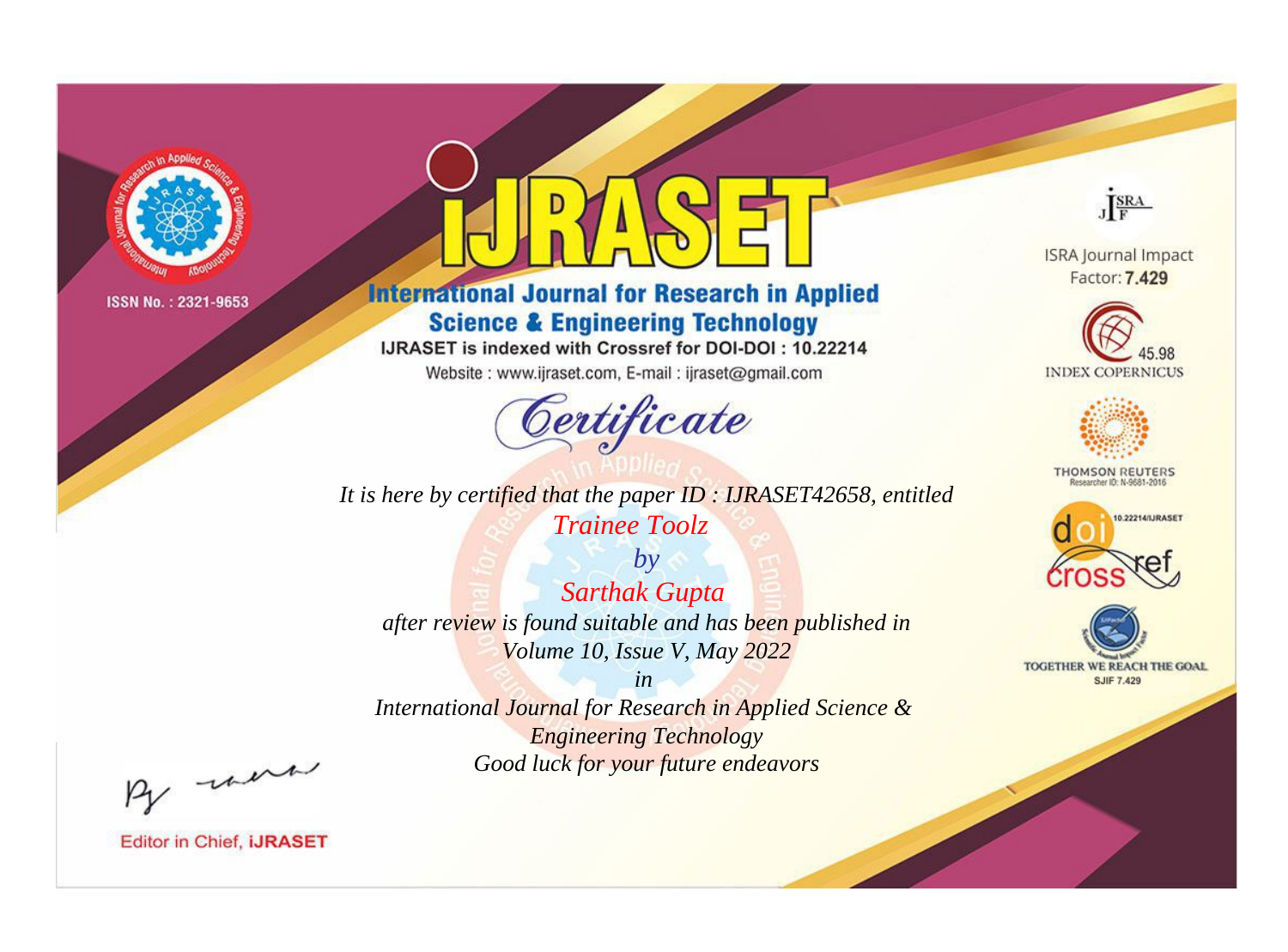

# **International Journal for Research in Applied Science & Engineering Technology**

IJRASET is indexed with Crossref for DOI-DOI: 10.22214

Website: www.ijraset.com, E-mail: ijraset@gmail.com



*It is here by certified that the paper ID : IJRASET42658, entitled Trainee Toolz*

*by Tanya Upadhyay after review is found suitable and has been published in Volume 10, Issue V, May 2022*

*in International Journal for Research in Applied Science & Engineering Technology Good luck for your future endeavors*



**ISRA Journal Impact** Factor: 7.429





**THOMSON REUTERS** 





By morn